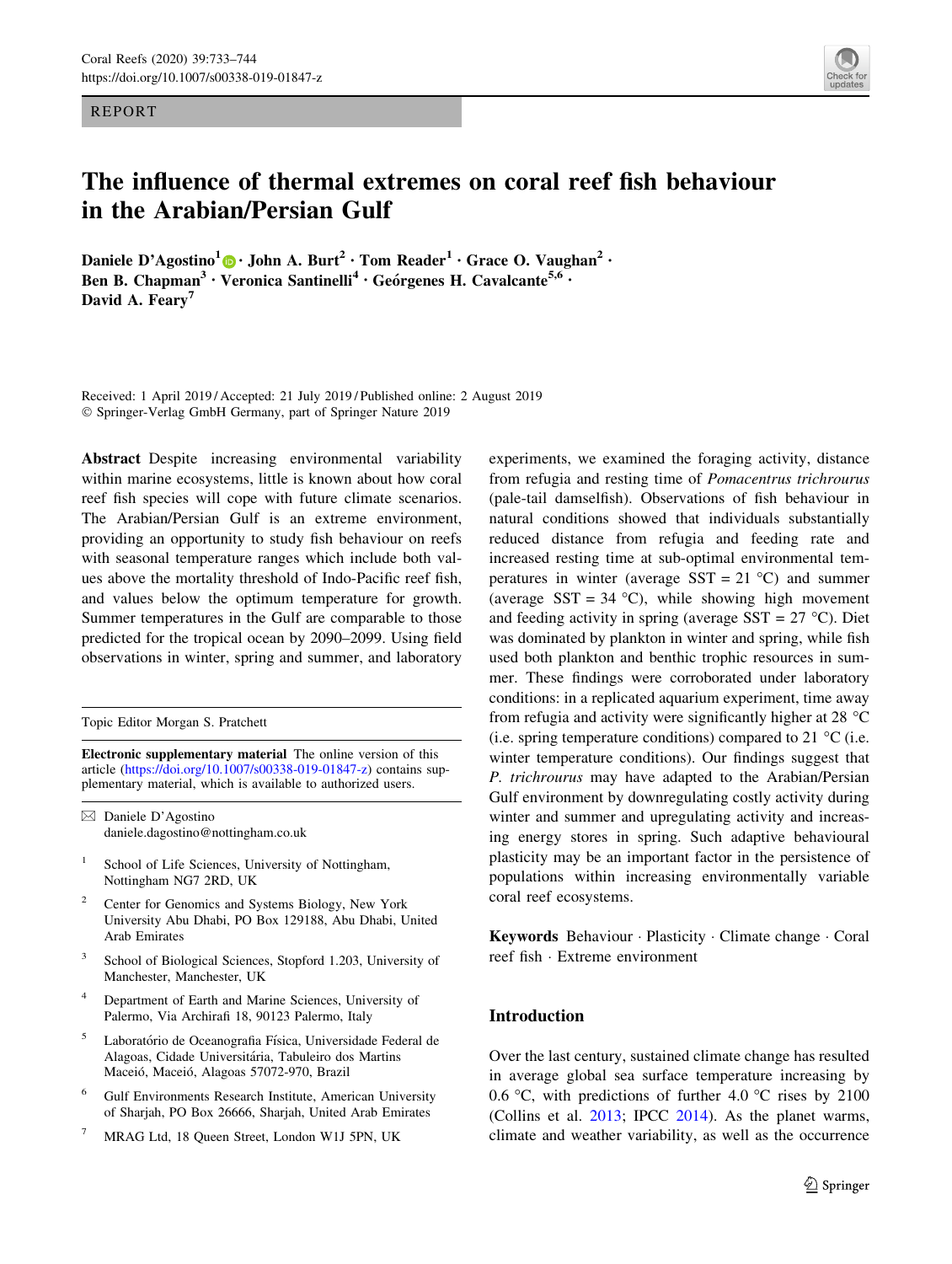of extreme weather events, will also increase (IPCC [2012](#page-10-0); Thornton et al. [2014](#page-11-0)). As the world's oceans absorb 93% of excess heat trapped by greenhouse gases (Laffoley and Baxter [2016\)](#page-10-0), such warming is expected to have major consequences for the biodiversity, functional structure and productivity of marine ecosystems (Folguera et al. [2011](#page-10-0); Doney et al. [2012](#page-10-0); Bellard et al. [2012;](#page-9-0) Pecl et al. [2017](#page-11-0)). Alterations have already been documented in the diversity and assemblage structure in temperate seaweed and sea-grass ecosystems (Wernberg et al. [2013;](#page-11-0) Vergés et al. [2014\)](#page-11-0), coral reefs (Hughes et al. [2018](#page-10-0)) and coastal temperate rocky reefs (Lejeusne et al. [2010](#page-10-0); Albouy et al. [2015\)](#page-9-0). Despite this, our understanding of the capacity for marine ecosystems to resist or show resilience to climate change is limited (Côté and Darling  $2010$ ).

Coral reefs are particularly susceptible to a range of natural and anthropogenic disturbances that have resulted in recent degradation and loss of coral on a global scale (Wilkinson [1999;](#page-11-0) Cheal et al. [2017](#page-9-0); Hughes et al. [2018](#page-10-0)). While these disturbances are clearly significant for the corals that serve as the biogenic engineers of these ecosystems, diverse and ecologically important reef-associated fish assemblages also often exhibit dramatic changes in composition and abundance with increasing environmental variation (Day et al. [2018;](#page-10-0) Richardson et al. [2018](#page-11-0); Gordon et al. [2018\)](#page-10-0). Indeed, in addition to susceptibility to habitat loss (Pratchett et al. [2018](#page-11-0)), coral reef fishes are also directly threatened by ocean warming, sea surface temperature anomalies and intense pulse heat stress events (such as the warm phase of El Niño Southern Oscillation— ENSO) (Claar et al. [2018](#page-9-0); Cai et al. [2018](#page-9-0)), due to their narrow thermal tolerance range (Tewksbury et al. [2008](#page-11-0); Sunday et al. [2011](#page-11-0)). Experimental evidence suggests that coral reef fish may already be living close to their upper thermal limits (Rummer et al. [2014](#page-11-0)) and that their population structure may be directly impacted by increased variability in water temperature (Folguera et al. [2011](#page-10-0); Pratchett et al. [2015;](#page-11-0) Rodgers et al. [2018](#page-11-0)).

One of the primary responses to environmental temperature change is modification of behaviour, with the speed and scope of behavioural adjustment potentially determining survival (Tuomainen and Candolin [2011](#page-11-0); Wong and Candolin [2015](#page-11-0)). Despite this, tropical reef fishes having evolved in relatively thermally stable environments are expected to show little ability to adjust behaviour adaptively with changing environmental temperatures (Candolin [2018](#page-9-0)). Furthermore, as the metabolism and neurophysiology of fishes are directly influenced by tem-perature (Pörtner and Farrell [2008;](#page-11-0) Pörtner et al. [2010](#page-11-0)), environmental temperatures outside an individual's optimum range may then have a substantially negative effect on ecological performance and survival via non-adaptive (dysfunctional) modification of behaviour, resulting in altered feeding rate, increased risk-taking behaviour and reduced activity levels and habitat use (Figueira et al. [2009](#page-10-0); Nagelkerken and Munday [2016](#page-10-0)). Despite this, there is a growing body of research suggesting that coral reef fishes may show adaptive behavioural plasticity in response to temperature increases, predominantly associated with temporary reductions in aerobically costly behaviours with acute increased environmental variance (Johansen et al. [2014](#page-10-0); Scott et al. [2017](#page-11-0); Chase et al. [2018\)](#page-9-0). For example, feeding is associated with substantial metabolic costs due to the high energy expenditure needed for digestion and nutrient uptake (McLean et al. [2018\)](#page-10-0) and has been shown to be downregulated in some fish species to reduce energy costs (Nowicki et al. [2012;](#page-11-0) Fu et al. [2018\)](#page-10-0). Nevertheless, how well and by what mechanisms coral reef fishes will cope with ocean warming scenarios and increased thermal variability (Thornton et al. [2014](#page-11-0); IPCC [2014;](#page-10-0) Cai et al. [2018](#page-9-0)) is still poorly understood.

One approach to understanding how individuals may behaviourally respond to environmental variance is to study contemporary communities that exist within naturally variable environments. The fauna associated with the high-latitude reefs of the southern Arabian/Persian Gulf (hereafter the 'Gulf') provide a natural test of the impact of extreme water temperature variation on coral reef fish behaviour (Feary et al. [2010](#page-10-0); Burt et al. [2011b\)](#page-9-0). The Gulf experiences the highest annual change in water temperature for coral reefs globally (winter:  $\lt 15$  °C, summer:  $> 35$  °C), with fishes persisting for several months in conditions that would be considered lethal to reef fishes in other parts of the world (Riegl and Purkis [2012](#page-11-0); Vaughan et al. [2019](#page-11-0)). Summer temperatures in the Gulf exceed the upper thermal limits of most tropical reef fishes (Nilsson et al. [2009](#page-11-0); Munday et al. [2009](#page-10-0); Rummer et al. [2014](#page-11-0); Rodgers et al. [2018\)](#page-11-0), while winter temperatures are well below the optimum temperatures reported for reef fish elsewhere in the Indo-Pacific (Eme and Bennett [2008](#page-10-0); Figueira and Booth [2010](#page-10-0); Nakamura et al. [2013](#page-10-0)). Indeed, contemporary summer water temperatures in the Gulf are comparable to those predicted for tropical oceans at the end of this century (Riegl and Purkis [2012](#page-11-0); IPCC [2014](#page-10-0)), while winter conditions can be so severe as to induce cold water coral bleaching (Shinn [1976;](#page-11-0) Coles and Fadlallah [1991](#page-9-0)).

Using a combination of in situ field observations and ex situ experimental manipulations, this study examined the influence of extreme thermal variability on reef fish behaviour in the southern Gulf. Using the locally abundant Pomacentrus trichrourus (pale-tail damselfish; Günther, 1867), we performed field-based observations of behaviour across three thermally distinct seasons separated by a 13 °C sea surface temperature (SST) range (winter: SST = 21 °C, spring: 27 °C, and summer: 34 °C), monitoring replicate individual's distance from refugia, resting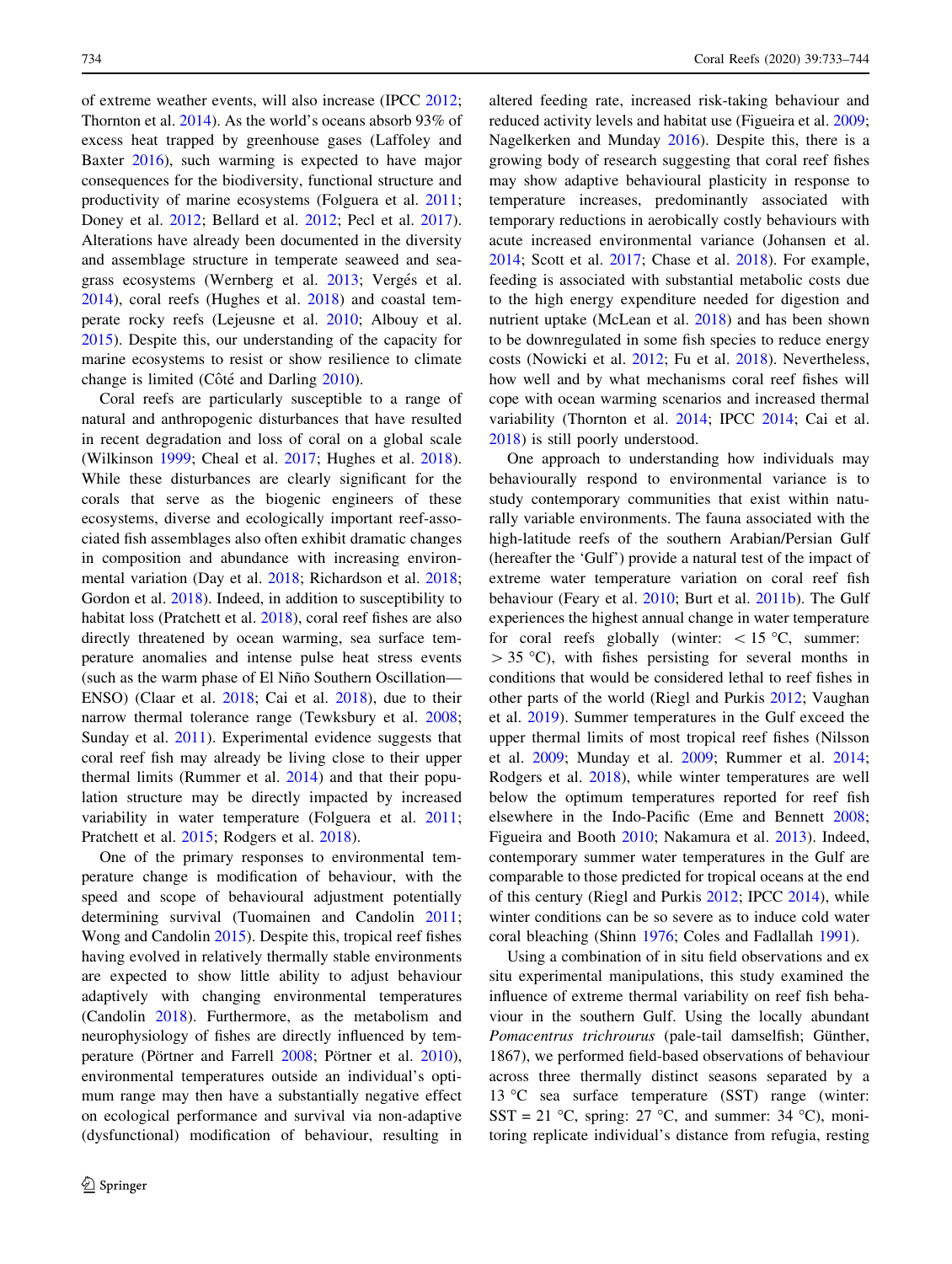times, feeding rate and diet between three sites in the southern Gulf. We predicted that fish would respond to low and high water temperature extremes by modifying their behaviour (i.e. exhibit behavioural plasticity). Specifically, we hypothesised that fish would minimise aerobically costly behaviours (i.e. reduced distance from refugia and feeding rate, while increasing resting time) when exposed to sub-optimal temperatures for growth and locomotion in winter and summer, while compensating for energy losses and building up energetic stores by increasing activity and feeding rate in spring. We also hypothesised that P. trichrourus would exhibit flexibility in diet by shifting from a predominately planktonic diet during optimal conditions to one encompassing both planktonic and benthic prey, when exposed to sub-optimal temperature. Such change in diet was expected to be due to restrictions in foraging movements in sub-optimal conditions, within individuals becoming generalist in their feeding habits, exploiting more easily accessible resources. Finally, we performed an aquarium-based experiment exposing P. *trichrourus* to temperatures typical of winter  $(21 \degree C)$  and spring  $(28 \text{ °C})$  in order to examine the hypothesis that variation in behaviour observed in the field was directly mediated by temperature. Overall, the results of this study have important implications for understanding how coral reef fishes may use behavioural modification as a means to respond to the environmental variability that is expected to increase under future climate change.

# Materials and methods

The pale-tail damselfish is a small omnivorous damselfish common in southern Gulf coral communities, often living in association with a single 'home' coral head (Allen [1991](#page-9-0); Shraim et al. [2017](#page-11-0)). Within the Gulf, this species shows high abundance, a benthic lifestyle with diurnal behaviour, a strong association with the reef, and high territoriality to a small area (territory size of  $0.5-1.5$  m<sup>2</sup>). It has a small body size (max 6 cm standard length [SL]) and distinct differences in colour pattern between juvenile and adults (Randall [1995;](#page-11-0) Feary et al. [2010](#page-10-0)). All individuals within this study were adults ( $\sim$  4–6 cm SL). The optimum temperature for growth for this species is modelled to be between 24.7 and 29.3 °C (mean 27.2 °C) (Kaschner et al. [2016,](#page-10-0) based on 258 cells from the Western Indian Ocean, including the Red Sea and the Gulf).

#### In situ behavioural quantification of P. trichrourus

To determine the effect of seasonal changes in temperature on behaviour of P. trichrourus in the Gulf, behavioural observations were replicated across three seasons: spring (April/May 2016, average SST =  $27^{\circ}$ C), summer (August/ September 2016, average SST =  $34^{\circ}$ C) and winter (February/March 2017, average SST =  $21^{\circ}$ C). Observations were undertaken at three reef sites spaced ca. 40 km apart along the Abu Dhabi coastline (United Arab Emirates southern Gulf): Dhabiya (24°21'55.8"N, 54°06'02.9"E), Saadiyat (24°35'56.4"N, 54°25'17.4"E) and Ras Ghanada (24°50'53.4"N, 54°4[1](#page-3-0)'25.1"E) (Fig. 1). Sites were located at similar distances from shore (between 5.8 and 3.8 km), with available habitat dominated by hard-coral communities (ca. 40–55% live coral cover, Burt et al. [2011a](#page-9-0)) with all sites 6–7 m in depth (Grizzle et al. [2015](#page-10-0)).

#### In situ behavioural observation

Observations were undertaken by scuba diving on cloudless days between 10:00 and 14:00, reducing any influence of changing light levels on behaviour (Layton and Fulton [2014](#page-10-0)). In each site, across seasons, replicate coral heads holding *P. trichrourus* individuals were identified by visual searches made while swimming along haphazardly located transects of the reef. Coral heads held one (56% of coral heads examined), two (34%), three (7%) or four (2%) adult P. trichrourus. Individual P. trichrourus were haphazardly selected during each season and their territory identified and marked using numbered flags (Magalhaes et al. [2013](#page-10-0)). When several adults shared the same coral head, in order to minimise the developmental variability among individuals being sampled, the individual with the largest body size was selected. Following marking of the territory, focal fish was allowed to acclimate for 4 min, and then filmed for 2 min (using DBPOWER HD 1080P). A minimum distance of 3 m was maintained between observer and subject. Observations were aborted if fish displayed any adverse reactions to diver's presence (i.e. increased wariness, hiding after staring at diver, etc.; observed in  $\lt 5\%$  of individuals). Across sites and seasons, a total of 226 individual behavioural observations were recorded (winter: Dhabiya  $n = 26$ , Saadiyat  $n = 32$ , Ras Ghanada  $n = 25$ ; spring: Dhabiya  $n = 26$ , Saadiyat  $n = 32$ , Ras Ghanada  $n = 25$ ; and summer: Dhabiya  $n = 23$ , Saadiyat  $n = 31$ , Ras Ghanada  $n = 29$ ).

# Analyses of video quantifying in situ individual behaviour

Mean distance from refugia was defined as the distance from the 'home' coral every 10 s (Beck et al. [2016\)](#page-9-0) and estimated to the nearest 5 cm referenced against the territory marking flag's length (25 cm) and the individual's body size (assumed as 5 cm SL). Resting was taken as total time (seconds) spent immobile (i.e. not active swimming, foraging or chasing behaviour) across each 2-min video. Feeding rate was the total number of bites during the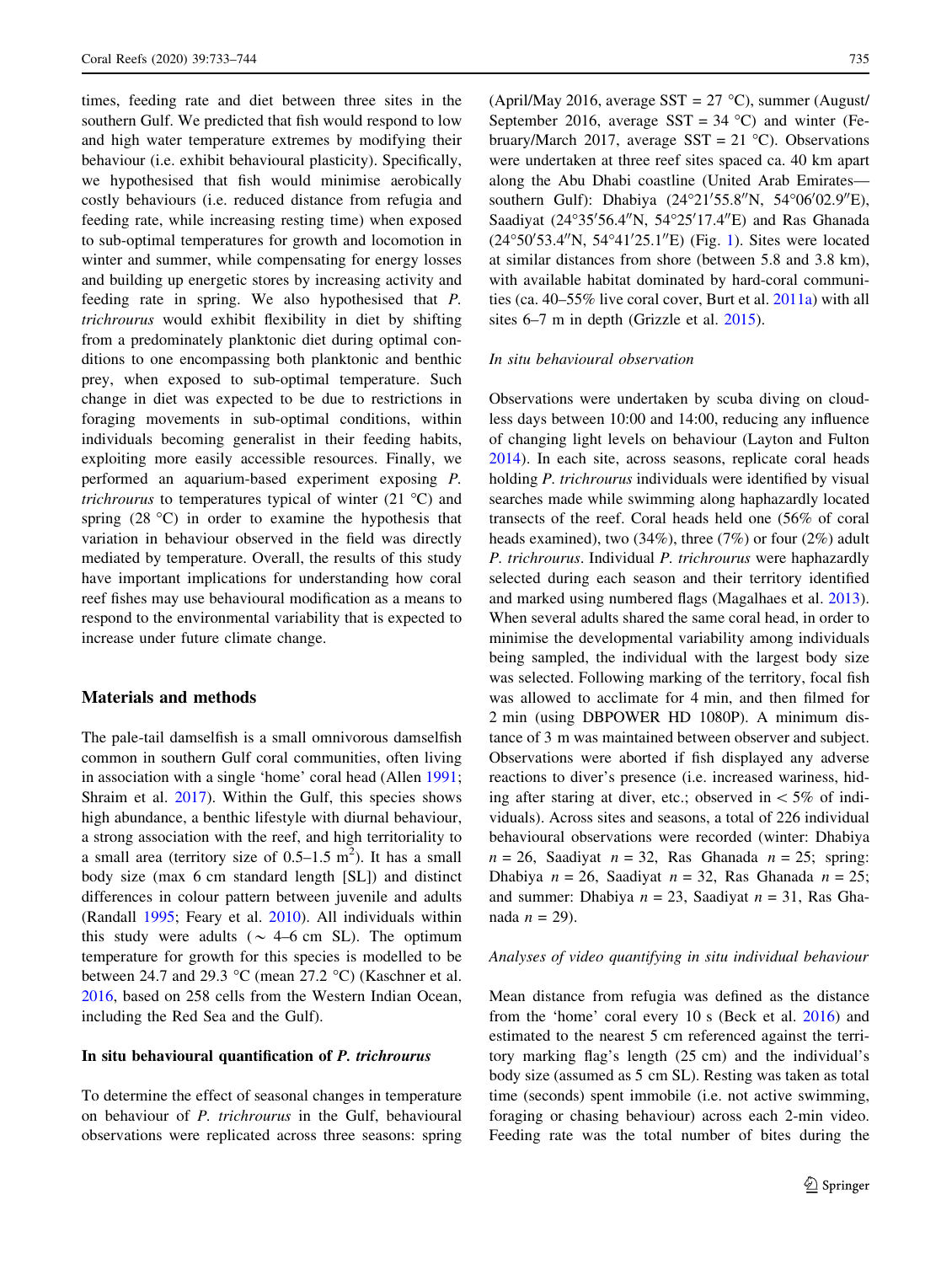<span id="page-3-0"></span>

Fig. 1 Study area and sampling locations in the southern part of the Persian Gulf

observation period, while diet was identified by classifying each food bite as either on pelagic or benthic substrates. Benthic food bites were further classified as being on live coral, coral rubble, turf or sand. Behavioural data were initially extracted from 15% of videos and independently analysed and validated by two observers. As results differed by  $\lt 5\%$  between observers, all remaining video analyses were carried out by one observer (DD).

To estimate the relative frequency of predation or competition across seasons and sites, the abundance of predators (i.e. piscivorous fish with  $SL \ge 15$  cm observed interacting with P. trichrourus) and competitors (i.e. fishes with comparable ecology/body size to P. trichrourus observed chasing/being chased by P. trichrourus) entering each individual territory was quantified for each 2-min video observation.

#### In situ environmental measurements

To assess seasonal changes in abiotic variables in the Gulf, across the dates of all behavioural observations, daily in situ SST ( $^{\circ}$ C) and dissolved oxygen (DO, mg  $1^{-1}$ ) measurements were taken at 1200 h at each site using a YSI Professional Plus multi-parameter probe, while

underwater visibility (in m) was visually estimated in situ by swimming over a belt transect and measuring the distance at which the diver waiting at the beginning of the transect was not visible anymore. Chlorophyll-a (chl-a, mg  $1^{-1}$ ) measurements were downloaded as monthly composite data at 0.05 resolution from the MODIS–Aqua satellite (NASA [2014\)](#page-10-0), while salinity (psu), wind  $(m s^{-1})$ and currents  $(m s<sup>-1</sup>)$  were obtained from the NCEP climate forecast system version 2 (CFSv2, Saha et al. [2011](#page-11-0)). Salinity and current data were accessible as daily means (resolution  $0.25$ -deg  $\times$  0.25-deg), while wind data were taken at 1200 h (0.205-deg  $\times \sim 0.204$ -deg) across all experimental days.

#### Aquarium-based behavioural quantification

To experimentally determine the impact of water temperature on behaviour, we examined time away from refugia and distance moved of replicate P. trichrourus in controlled conditions in the laboratory. Sixteen adults (mean body size 4.78  $[\pm 0.13$  SE] cm SL) were collected from Saadiyat during winter. Eight individuals were randomly allocated to separate pierced 6L bottles within either of two 900L holding tanks (control and experimental group, i.e.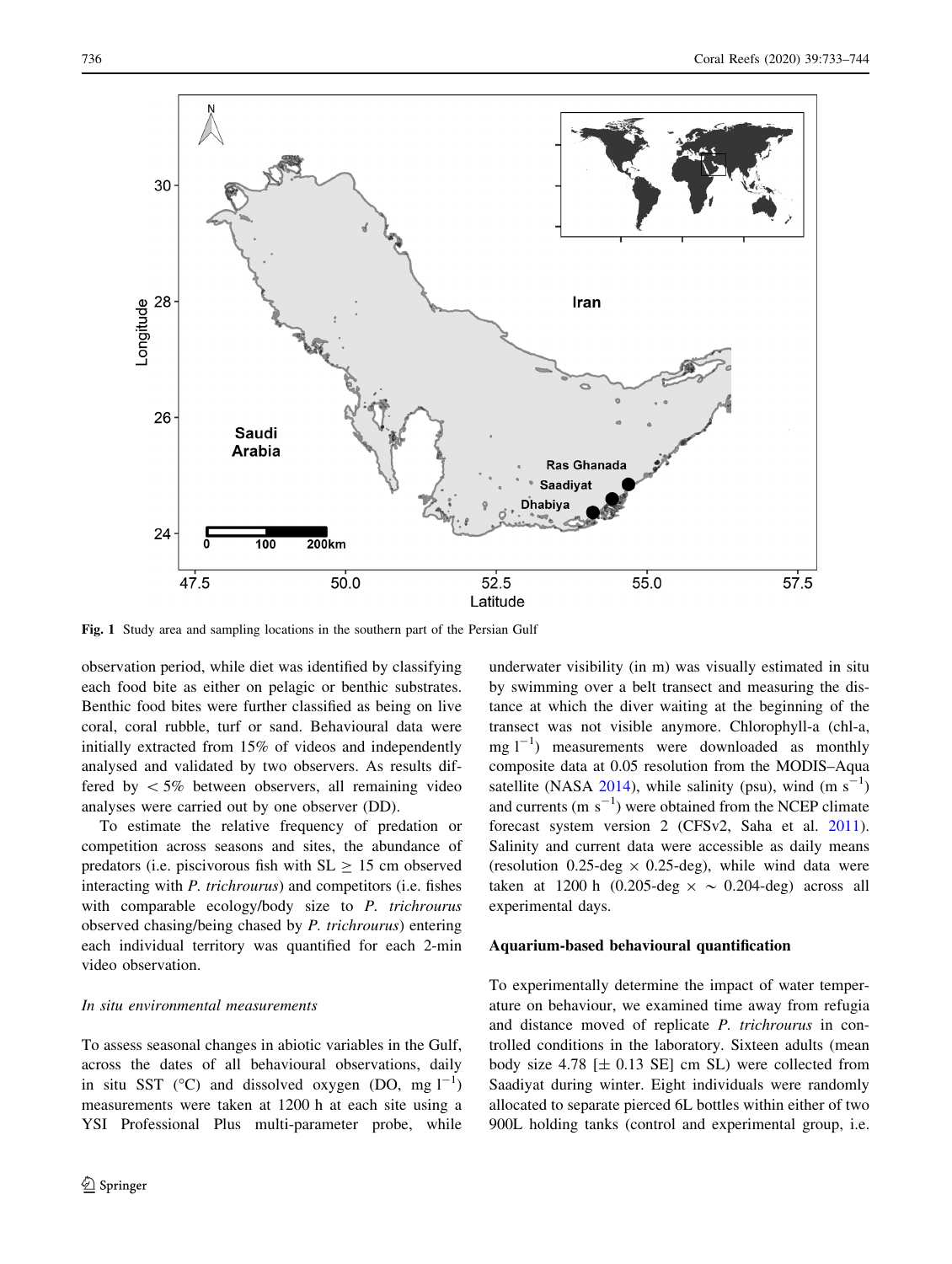one holding tank per treatment). Each bottle had a 10-cmlong plastic pipe provided for shelter. All tanks were kept at 21 °C, 40 psu, 8.15 pH, 6.5 mg  $1^{-1}$  DO and 12 h dark/light cycle reflecting in situ winter condition. 25% water changes were performed weekly, with ammonia, nitrite and nitrate kept at 0 ppt. Fish were fed ad libitum twice daily with commercial pellets.

After a week for acclimation, refuge use and movement of all individuals were tested at 21  $\rm{^{\circ}C}$  (Fig. 2). To do this, a randomly chosen individual had its holding container submerged in an experimental tank (80 L  $*$  50 W  $*40$  H [cm], filled to 20 cm H) and was left to acclimate for 10 min. The tank's base had been divided into 40 squares  $(10 * 10$  cm grid); a 10-cm-long segment of plastic pipe was provided as shelter, and a DBPOWER HD 1080P video camera was placed one metre above the tank. Following acclimation, the individual was released and led to the shelter; a transparent bottomless bottle was used to confine the individual which was then left for a further 20 min. Subsequently, the bottle was removed and behaviour videoed for 16 min. All videoing occurred between 1000 h and 1400 h, with a 25% water change between individuals.

Water temperature within the experimental holding tank was then increased to 28 °C ( $\sim$  0.5 °C/6 h) across 4 d, while the temperature within the control remained constant (21 °C) (Fig. 2). Fish were then left for 7 d. As described above, all individuals were then retested for behaviours within either the experimental or control tank, using individual videoing.

Within all videos, the first 5 min was discarded to allow time of acclimation after activation of the video camera. Time away from refuge was quantified (in seconds) when individuals moved 10 cm from the shelter. Distance moved was quantified (in cm) by counting the number of grid lines crossed over 11 min with one cross being assumed to equal to 10 cm movement, independently of the distance from refuge.

### Statistical analysis

To determine whether abiotic and/or biotic factors significantly differed among seasons, Kruskal–Wallis test was undertaken. Abiotic factors were then combined using principal components analysis (based on the correlation matrix with centring and scaling of all variables), to identify the main axes of environmental variation among observations; axes that explained more than 15% of the total variance (PC1 to PC3, hereafter 'environmental PCs') were retained and used in further analyses (Magalhaes et al. [2016\)](#page-10-0).

To determine the impact of season, site, predator/competitor abundance and environmental PCs on distance from refugia and resting time, a generalised linear mixed model (GLMM) with Gaussian errors was used, while feeding rate against all predictor variables (as above) was examined using a GLMM with Poisson error distribution and log link function. Both distance from refugia and resting were not normally distributed and were, respectively, log and log  $(X + 1)$  transformed prior to testing. In all tests, date of sampling was fitted as a random effect and backwards model selection followed, using likelihood ratio tests to examine the significance of each term removed from the model. To determine whether food preference significantly differed between seasons, individual bites on substrate were analysed using Kruskal–Wallis test.

To determine the effect of experimental change in temperature on time away from refugia and distance moved, behavioural data before and after temperature manipulation from the control and experimental groups were tested using a GLMM with binomial error distribution and logit link function. As time away from refuge and distance moved were bimodal with a high proportion of



Fig. 2 Experimental design of the laboratory behavioural experiment. Days (bottom) represent the timeline of the experiment; bottom arrow represents the control group; middle boxes represent the

different activities to which the fish in the two different groups were exposed; top arrow represents the experimental group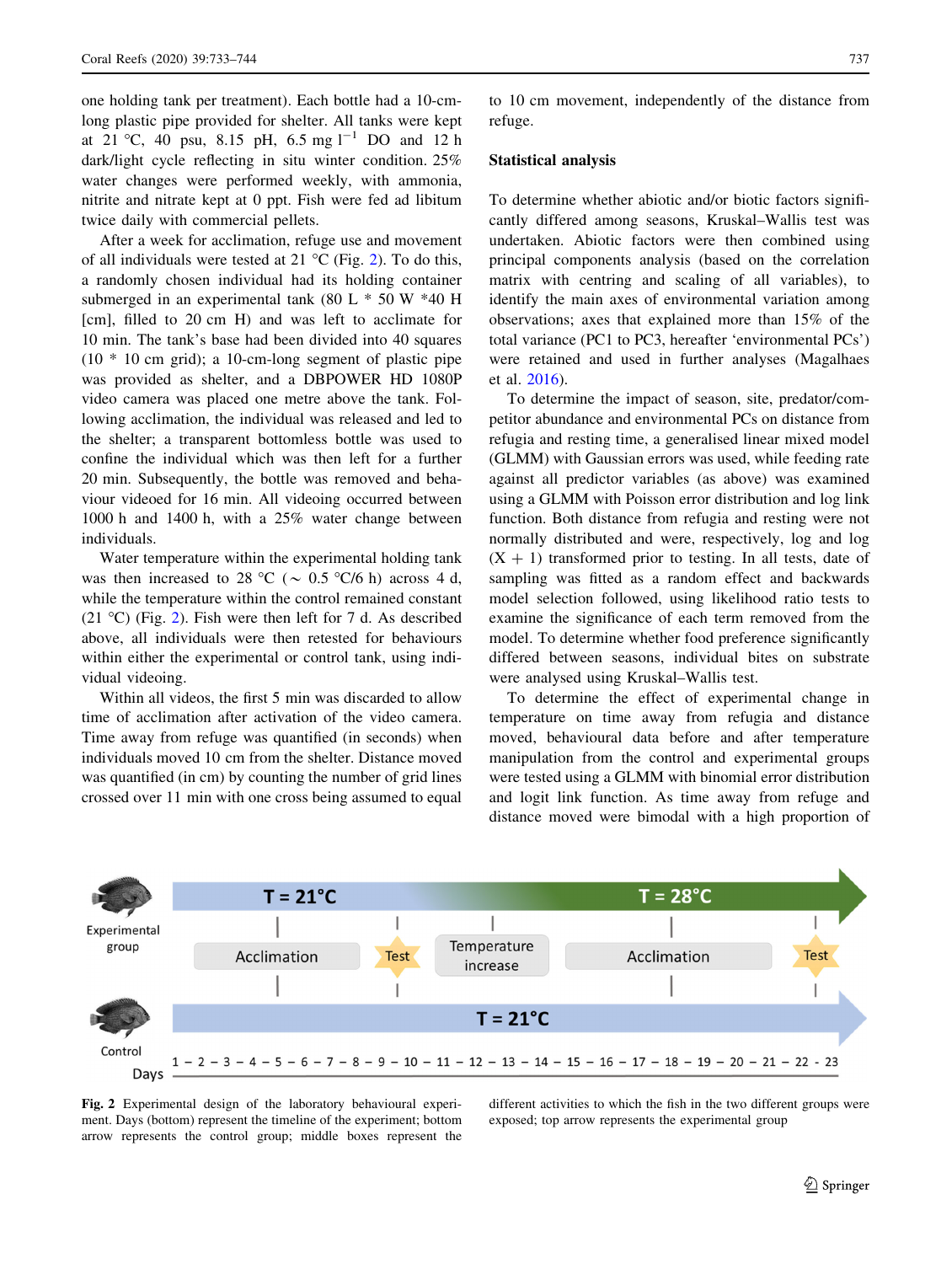zeros, and data transformation did not result in either normality or homoscedasticity, data were converted to binary; an individual was considered 'far from refugia' or 'moving' when time away from refugia or distance moved (respectively) was more than the median and vice versa. In all tests, 'test order' was included as a fixed factor to determine whether the order in which individual fish were tested had any influence on the result, while individual was fitted as a random effect; backwards model selection followed, using likelihood ratio tests to examine the significance of each term removed from the model. All data were analysed in R (R core development team 3.5.1, 2019).

#### **Results**

### In situ environmental variation

Significant differences among seasons in SST, DO, chl-a, salinity and visibility were apparent (Kruskal–Wallis test:  $p < 0.05$  in all cases; Table S1). SST was highest in summer and lowest in winter, while DO showed the opposite trend. Chl-a concentration was higher in summer than the other seasons. PCA showed that 82% of the variation in the raw abiotic variables was captured by the first three principal components, with a high score in PC1 (39%) being associated with low SST and chl-a, and high DO. A high score in PC2 (25%) was associated with high salinity and low visibility, and a high score in PC3 (18%) was associated with high water current (Table 1).

Across all sites and seasons, predator abundance was dominated by Lutjanus ehrenbergii, comprising 97% of counts (Table S2). Predator abundance significantly differed among seasons (Kruskal–Wallis test,  $H = 73.790$ ,  $df = 2$ ,  $p < 0.001$ , with predators being more abundant in summer than spring or winter, while among sites, predators were more abundant in Dhabiya than Saadiyat or Ras Ghanada (Fig. S1). The predominant competitors were

Table 1 Loadings of each environmental variable on the first three PC axes and the per cent variance explained by each axis

| Factors          | PC <sub>1</sub> | PC <sub>2</sub> | PC3     |
|------------------|-----------------|-----------------|---------|
| Temperature      | $-0.58$         | $-0.06$         | $-0.04$ |
| Dissolved oxygen | 0.58            | 0.11            | 0.06    |
| Chl-a            | $-0.49$         | 0.25            | 0.03    |
| Salinity         | $-0.10$         | 0.70            | 0.14    |
| Wind speed       | $-0.25$         | $-0.22$         | $-0.26$ |
| Water current    | 0.06            | $-0.14$         | $-0.83$ |
| Visibility       | $-0.08$         | $-0.60$         | 0.47    |
|                  |                 |                 |         |

The highest loadings on each of the first three PCs are showed in bold

other P. trichrourus and Pomacentrus aquilis individuals. Competitor abundance significantly differs among seasons  $(H = 7.191, df = 2, p = 0.027)$ , with slightly higher abundance in spring than winter (Table S2).

#### In situ behavioural analysis

Season, and the interaction between site and season, had a significant effect on *P. trichrourus* behaviour (Table [2](#page-6-0)), with individual from Ras Ghanada and Saadiyat showing higher distance from refuge and higher feeding rate in spring than in either winter or summer, while significantly reducing the time spent resting (Fig. [3](#page-7-0)). On the contrary, individuals from Dhabiya showed similar behavioural patterns across seasons in feeding rate only, but not in distance from refuge nor time spent resting (Fig. [3](#page-7-0)).

Significant differences in diet were apparent among seasons, with planktonic prey representing 93% and 96% of food bites in winter and spring, respectively, while only accounting for 73% in summer (Kruskal–Wallis,  $H = 139.04$ ,  $df = 2$ ,  $p < 0.001$ ). Where selected, benthic food bites were predominantly taken from live corals (5 and 4% of total food bites in winter and spring, 17% in summer), with bites on coral rubble, turf and sand accounting for less than 1% of total food bites in winter and spring, and  $\leq 4\%$  in summer.

#### Laboratory behavioural assays

While there was no difference between the control and the experimental group prior to temperature manipulation (i.e. both groups exposed to cold temperature), temperature had a significant effect on fish behaviour after manipulation, with fish spending more time far from the refuge and moving longer distances in the warm experimental treatment than the control (Fig. [4](#page-8-0)a, b; Table [3](#page-8-0)). Test order had no effect on fish behaviour.

## **Discussion**

Although increasing variance in global SSTs may directly impact coral reef fish community biodiversity (Pratchett et al. [2015](#page-11-0); Day et al. [2018;](#page-10-0) Buchanan et al. [2019\)](#page-9-0), coral reef fish populations might be able to mitigate the effect of rapidly changing environments through behavioural plasticity (Nagelkerken and Munday [2016;](#page-10-0) Scott et al. [2017](#page-11-0); Chase et al. [2018\)](#page-9-0). We examined the impact of seasonal changes in biotic and abiotic conditions on distance from refugia, activity and feeding ecology of the pale-tail damselfish P. trichrourus within the southern Gulf. We found that P. trichrourus substantially increased resting time and reduced distance from refugia and feeding rate at sub-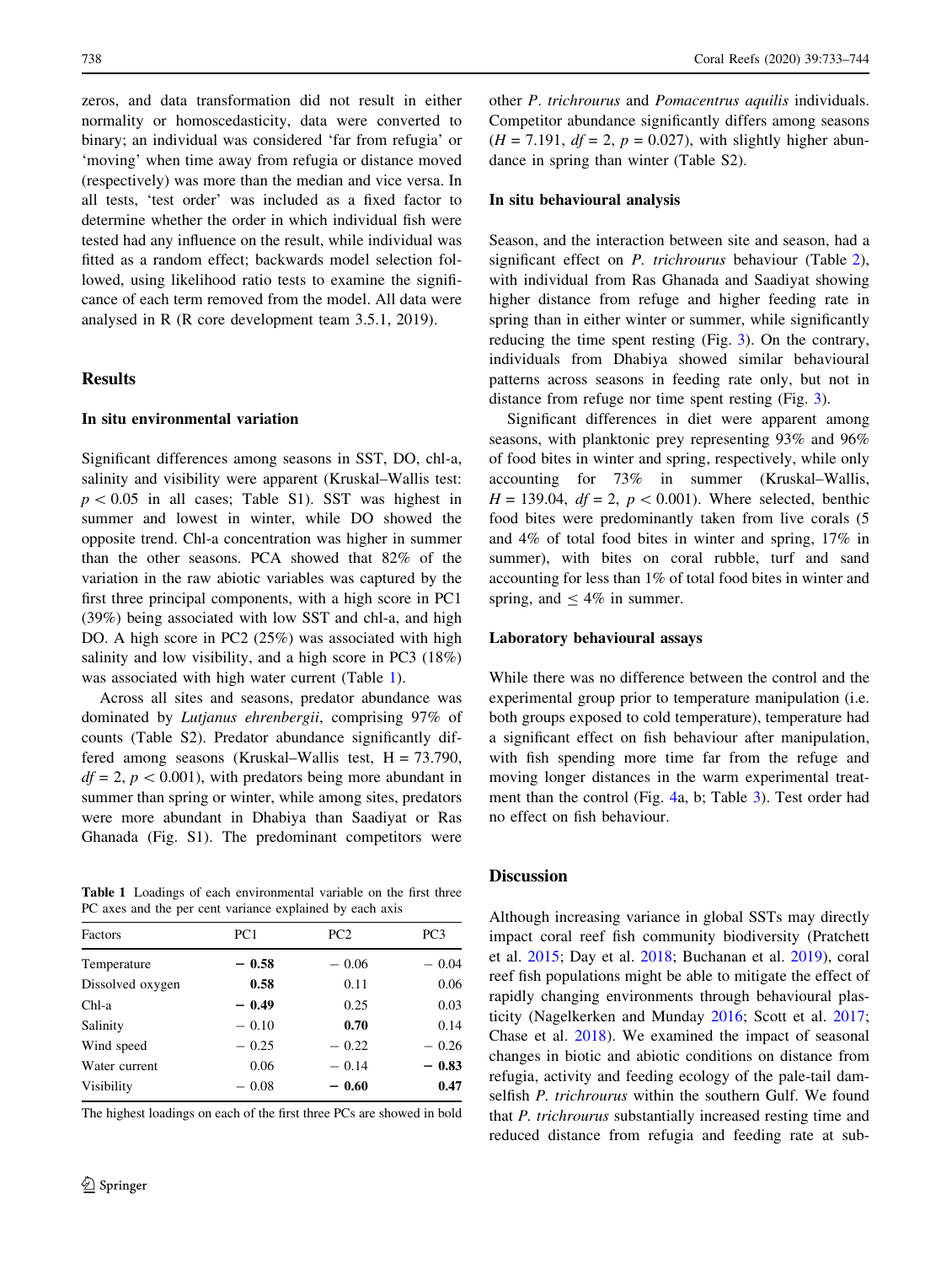<span id="page-6-0"></span>Table 2 Results of GLMM analysis of effects of biotic/ abiotic factors on Pomacentrus trichrourus' in situ behaviour

| Response              | Predictor       | Residual deviance $_{(df)}$ | Change in deviance $_{(df)}$ | $\boldsymbol{p}$ |
|-----------------------|-----------------|-----------------------------|------------------------------|------------------|
| Distance from refugia | Season          | $8.298_{(5)}$               | $10.925_{(2)}$               | 0.004            |
|                       | Site            | $-1.1050_{(5)}$             | $1.522_{(2)}$                | 0.467            |
|                       | Site: season    | $-2.627_{(7)}$              | $30.565_{(4)}$               | < 0.001          |
|                       | PC <sub>1</sub> | $-37.767_{(14)}$            | $0.430_{(1)}$                | 0.512            |
|                       | PC <sub>2</sub> | $-33.192_{(11)}$            | $3.690_{(1)}$                | 0.055            |
|                       | PC <sub>3</sub> | $-37.390_{(13)}$            | $0.377_{(1)}$                | 0.539            |
|                       | Predators       | $-36.882_{(12)}$            | $0.508_{(1)}$                | 0.476            |
|                       | Competitors     | $-38.197_{(15)}$            | $0.176_{(1)}$                | 0.674            |
| Resting time          | Season          | $89.580_{(5)}$              | $4.384_{(2)}$                | 0.112            |
|                       | Site            | $86.431_{(5)}$              | $0.539_{(6)}$                | 0.539            |
|                       | Site: season    | $85.196_{(7)}$              | $29.556_{(4)}$               | < 0.001          |
|                       | PC1             | $54.937_{(12)}$             | $1.013_{(1)}$                | 0.314            |
|                       | PC <sub>2</sub> | $55.640_{(11)}$             | $0.703_{(1)}$                | 0.408            |
|                       | PC <sub>3</sub> | $53.924_{(13)}$             | $1.324_{(1)}$                | 0.25             |
|                       | Predators       | $52.042_{(15)}$             | $0.015_{(1)}$                | 0.908            |
|                       | Competitors     | $52.601_{(14)}$             | $0.558_{(1)}$                | 0.455            |
| Feeding rate          | Season          | $1730.2_{(4)}$              | $31.427_{(2)}$               | < 0.001          |
|                       | Site            | $1700.7_{(4)}$              | $1.883_{(2)}$                | 0.39             |
|                       | Site: season    | $1698.8_{(6)}$              | $17.959_{(4)}$               | 0.001            |
|                       | PC1             | $1674.6_{(12)}$             | $1.459_{(1)}$                | 0.227            |
|                       | PC <sub>2</sub> | $1680.8_{(10)}$             | $3.805_{(1)}$                | 0.051            |
|                       | PC <sub>3</sub> | $1677.0_{(11)}$             | $2.487_{(1)}$                | 0.115            |
|                       | Predators       | $1672.9_{(14)}$             | $0.137_{(1)}$                | 0.137            |
|                       | Competitors     | $1673.1_{(13)}$             | $0.165_{(1)}$                | 0.685            |

Gaussian error structure for distance from refugia and resting time; Poisson error distribution with log link function for feeding rate. Significant  $p$  values are highlighted in bold

optimal environmental temperatures (both high and low) when observed in situ and when tested in the laboratory. Individuals were also observed to shift from a planktonicbased diet to a mixed planktonic and benthic diet during the Gulf's extreme summer season. This reflects the finding of a recent stomach content study in this species which showed seasonal shifts in diets in the southern Gulf, with more benthic species (e.g. coral) in the diet in summer, while more planktonic species (e.g. free swimming ascidians, various protozoans) were more common in cooler months (Shraim et al. [2017\)](#page-11-0). Our results show considerable scope for behavioural and trophic plasticity in P. trichrourus, which may allow this species to cope with seasonal variance in environmental conditions, including those that are above the mortality thresholds (Nilsson et al. [2009;](#page-11-0) Munday et al. [2009](#page-10-0); Rummer et al. [2014](#page-11-0); Rodgers et al. [2018](#page-11-0)) and below the optimum temperature of Indo-Pacific reef fish (Eme and Bennett [2008;](#page-10-0) Figueira and Booth [2010;](#page-10-0) Nakamura et al. [2013\)](#page-10-0).

We observed substantial behavioural and trophic plasticity in P. trichrourus' populations among seasons. In particular, P. trichrourus were observed to reduce distance from refugia and feeding rate and increase resting time in winter and summer compared to spring. These seasonal changes are plausibly related to variation in water temperature, as changes in environmental temperature are known to have a direct effect on fish physiology (Angilletta [2009](#page-9-0); Abram et al. [2017](#page-9-0)). In ectothermic animals, environmental temperatures departing from the optimum are associated with reductions in the capacity to deliver oxygen to aerobic processes and, therefore, reduction in energy for costly activities (i.e. swimming, feeding, chasing, etc.) (Pörtner and Knust [2007;](#page-11-0) Pörtner and Farrell [2008;](#page-11-0) Munday et al. [2012\)](#page-10-0). The reduction in activity observed in P. trichrourus, is also in line with recent work suggesting that, when exposed to short-term higher than average SSTs, coral reef fish may temporarily mitigate bioenergetic inefficiency through reduction in energetically costly activities, as well as through changes in diet (Nowicki et al. [2012](#page-11-0); Johansen et al. [2014](#page-10-0); Scott et al. [2017;](#page-11-0) Chase et al. [2018](#page-9-0)). However, further research is now needed to confirm whether *P. trichrourus* actively reduce energetically costly behaviour to minimise energetic demand and mitigate bioenergetic inefficacy, or whether fish are being forced to change their behaviour due to being compromised at a lower level of organization (i.e. physiological constraints).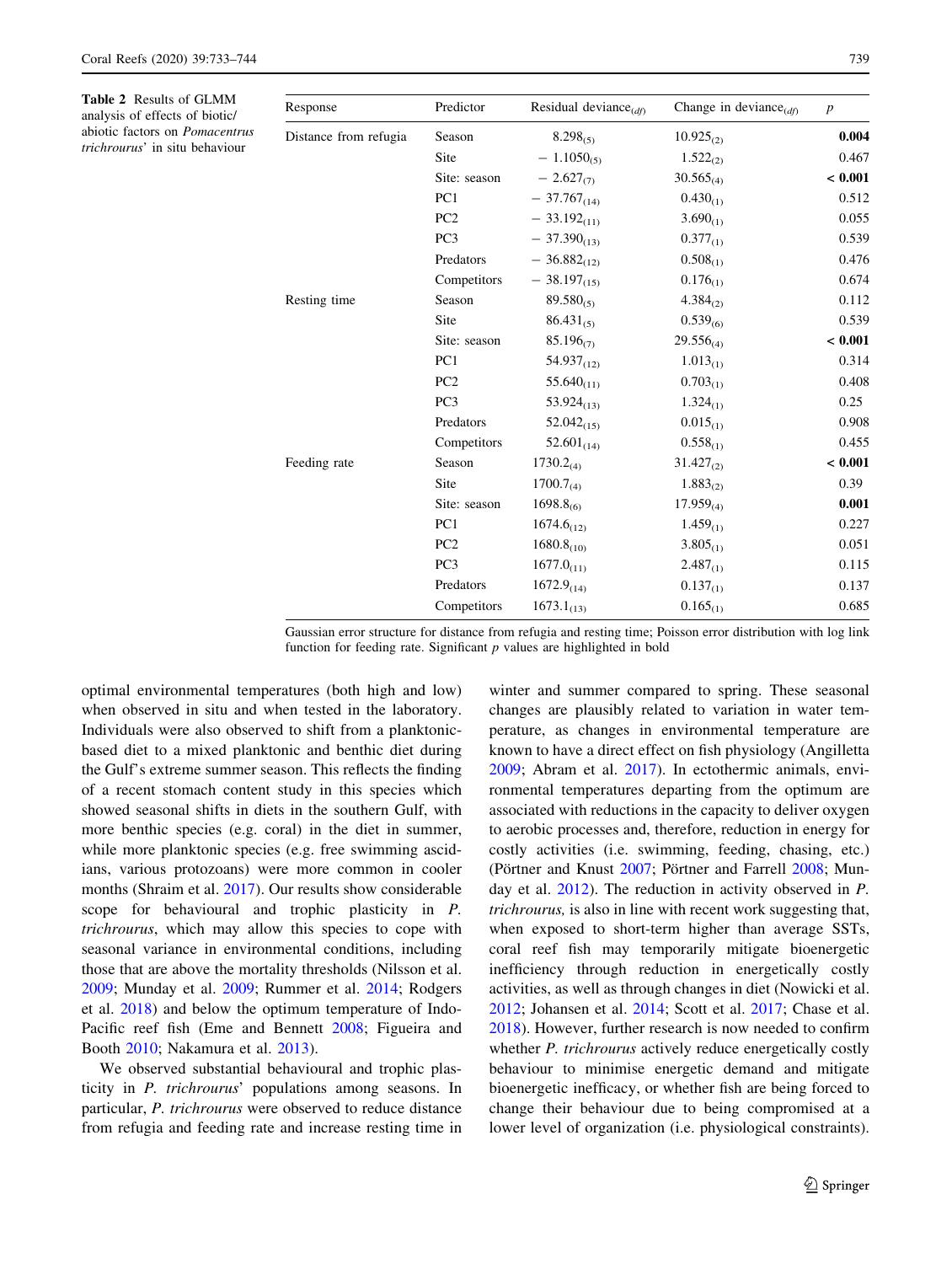<span id="page-7-0"></span>

Fig. 3 Changes in Pomacentrus trichrourus behaviour in situ among seasons (winter  $=$  dark grey, spring  $=$  light grey, summer  $=$  white) and locations (Dhabiya, Ras Ghanada, Saadiyat): a mean distance from refugia (cm); **b** time spent resting  $(s/120 s)$  and **c** number of

Nevertheless, even if fish are able to modulate their activity to reduce the degree of stress they are experiencing, such strategies may not be sufficient to sustain prolonged periods (i.e. months) of extreme temperature (Rummer et al. [2014;](#page-11-0) Rodgers et al. [2018](#page-11-0)). For example, reductions in food intake and quality, coupled with low aerobic scope under extreme temperatures, can disrupt an ectothermic organism's energy balance, with substantially less energy available for long-term maintenance, growth and repro-duction (Gillooly et al. [2001](#page-10-0); Pörtner et al. [2010;](#page-11-0) Neuheimer et al. [2011\)](#page-11-0), impacting individual fitness and potentially survival (Chase et al. [2018\)](#page-9-0).

Pomacentrus trichrourus' persistence within the Gulf implies that they have adapted over the long term to the extreme temperature conditions experienced there (Rummer and Munday [2017\)](#page-11-0). Our results hint that the key to their survival may be their ability to undertake seasonal energy recovery in spring, compensating for energy loss

feeding bites in 120 s. Thick horizontal lines show the median, and boxes show interquartile (IQR). Whiskers indicate the range of data, and dots show outliers that are more than 1.5 IQR above the 75th percentile, or more than 1.5 IQR below the 25th percentile

during winter by building up energetic stores to endure the upcoming summer season (Armstrong and Bond [2013](#page-9-0)). Many studies on temperate fishes have highlighted the ability to compensate energetic and growth losses during periods of adverse temperatures or food scarcity through increased feeding rate and feeding activity when conditions become favourable again (Sevgili et al. [2013](#page-11-0); Armstrong and Bond [2013](#page-9-0); Furey et al. [2016;](#page-10-0) Peng et al. [2017\)](#page-11-0). For P. trichrourus, such periods of recovery, where it can access highly nutritious food resources (Shraim et al. [2017](#page-11-0)) under optimal environmental temperatures (Kaschner et al. [2016](#page-10-0)), may be vital for mitigating energy loss during winter and summer and hence ultimately permit the persistence of abundant populations within the southern Gulf throughout the year.

Our laboratory experiments are consistent with the idea that the seasonal differences in behaviour observed in the field were the result of changes in temperature. However,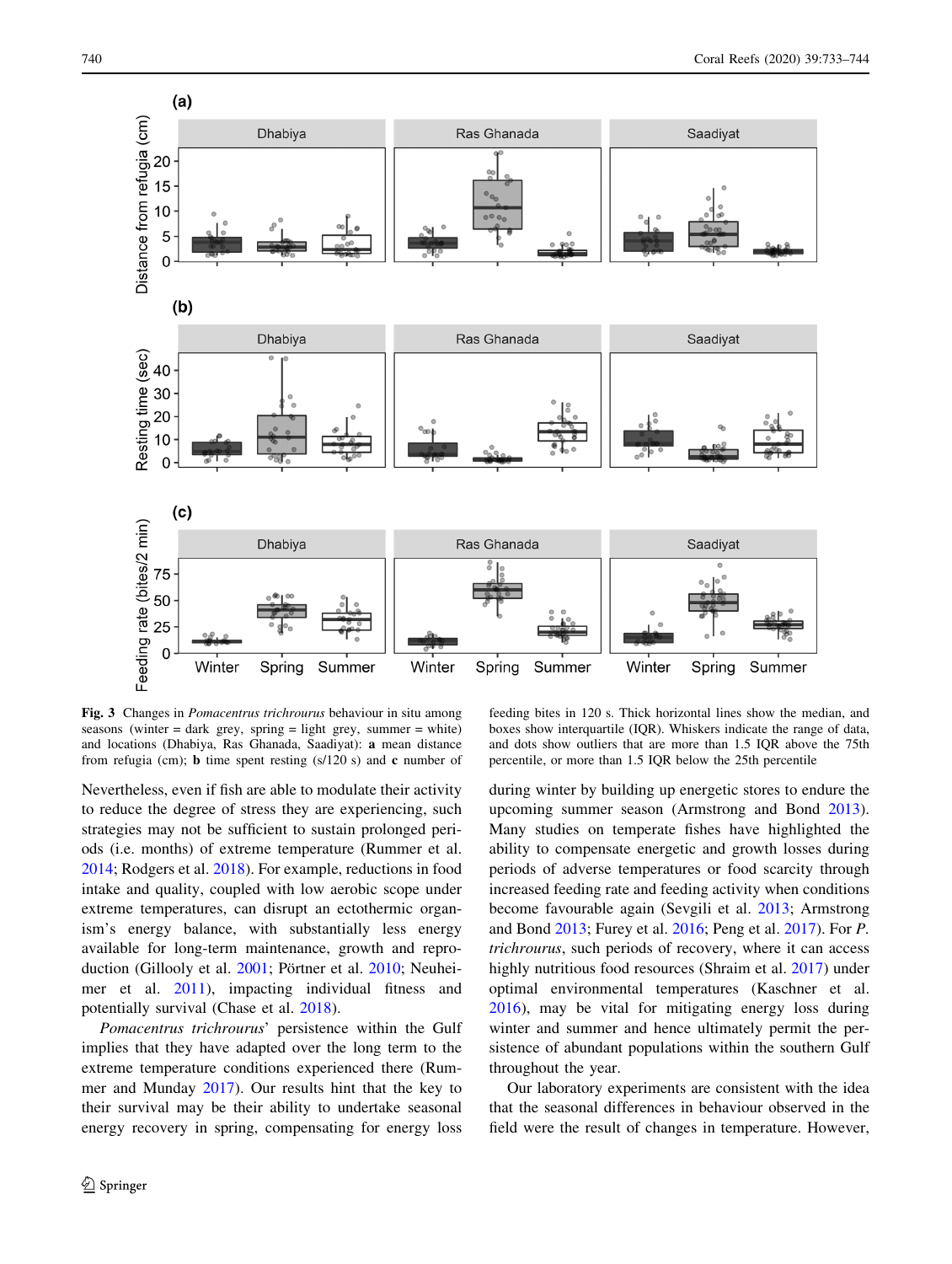<span id="page-8-0"></span>

Fig. 4 Changes in Pomacentrus trichrourus behaviour ex situ among temperature treatment: a mean time spent far from refugia (s) and b total distance moved (cm). Colours indicate temperature (grey = 21 °C, white = 28 °C). See Fig. [3](#page-7-0) legend for explanation of the box plots

other potentially important environmental variables also changed with the seasons, including predators and primary productivity. These variables could plausibly be directly responsible for changes in fish behaviour. For example, predators might have had a negative effect on P. trichrourus movement (i.e. reduced distance from refugia) and feeding rate (Dill and Fraser [1984](#page-10-0); Beck et al. [2016](#page-9-0); Catano et al. [2016\)](#page-9-0), potentially leading to the shift to mixed planktonic and benthic diets observed in summer, when P. trichrourus may have to rely more on safer benthic food resources (i.e. live corals), despite the loss of nutritional value (Shraim et al. [2017](#page-11-0)). Similarly, the higher abundance in predatory fish in Dhabiya compared to other sites (Burt and Vaughan, unpublished data) may explain why fish were seldom observed moving long distances from the refuge, even in spring. On the contrary, we did not observe any correlation between changes in primary productivity and changes in feeding activity, suggesting that shifts in diet may not be related to primary productivity (measured as chlorophyll-a concentration) (Rueda et al. [2015](#page-11-0); Zhou et al. [2016\)](#page-11-0) but the result of temperature-related differences in food preference (Shraim et al. [2017\)](#page-11-0). Ultimately, manipulative experiments would be needed to confirm the potential for predators or other drivers to produce similar behavioural changes to those seen in our temperature manipulation.

The Gulf's average SST is increasing twice as fast as the global average (Al-Rashidi et al. [2009\)](#page-9-0), with predictions of further increases of 0.5–1.4  $\degree$ C by 2050, associated with hot salt brine discharge derived from local desalinisation plants (AGEDI [2016;](#page-9-0) Vaughan et al. [2019](#page-11-0)). As P. trichrourus populations live for five months of the year above their predicted thermal optimum (Jun–Oct, mean  $SST > 30$  °C) (Kaschner et al. [2016\)](#page-10-0), of which two months encompass temperatures above the mortality threshold of low-latitude Indo-Pacific damselfish (July and August, mean SST  $\geq$  33 °C) (Nilsson et al. [2009](#page-11-0); Munday et al. [2009](#page-10-0); Rummer et al. [2014](#page-11-0); Rodgers et al., [2018](#page-11-0)), Gulf populations may already be living close to their upper thermal limits; further increases in temperature are expected to pose a serious threat to population persistence. In addition, *P. trichrourus* populations in the Gulf are already considered endangered, associated with a fragmented distribution and with a strong dependence on diminishing coral habitat resources (Buchanan et al. [2016](#page-9-0), [2019](#page-9-0)). Indeed, P. trichrourus are highly associated with live coral colonies, utilising them for recruitment, shelter and as trophic resources (Buchanan et al. [2016](#page-9-0); Shraim et al. [2017](#page-11-0)). Therefore, any increases in SST that pose a serious threat to local coral communities, where bleaching events and consequent coral mortality are already common (Riegl et al. [2018](#page-11-0); Burt et al. [2019](#page-9-0); Paparella et al. [2019\)](#page-11-0), may deprive *P. trichrourus* 

Table 3 Results of GLMM analysis of effects of experimental change in temperature on *Pomacentrus trichrourus*' behaviour

| Temperature manipulation | Response             | Predictor  | Residual deviance | Change in deviance $_{(df)}$ | $\boldsymbol{p}$ |
|--------------------------|----------------------|------------|-------------------|------------------------------|------------------|
| Pre-                     | Time far from refuge | Treatment  | 17.119 $\sigma$   | $2.7561_{(D)}$               | 0.097            |
|                          |                      | Test order | $11.945_{(8)}$    | $5.1733_{(5)}$               | 0.395            |
|                          | Distance moved       | Treatment  | $20.088_{(3)}$    | $1.0823_{(1)}$               | 0.298            |
|                          |                      | Test order | $18.56_{(8)}$     | $1.5277_{(5)}$               | 0.910            |
| Post-                    | Time far from refuge | Treatment  | $6.2268_{(3)}$    | $17.194_{(1)}$               | < 0.001          |
|                          |                      | Test order | $4.1307_{(10)}$   | $2.0961_{(7)}$               | 0.954            |
|                          | Distance moved       | Treatment  | $6.2268_{(3)}$    | $17.194_{(1)}$               | < 0.001          |
|                          |                      | Test order | $4.1307_{(10)}$   | $2.0961_{(7)}$               | 0.954            |

Significant  $p$  values are highlighted in bold

'Treatment' denotes whether fish belonged to the control or experimental group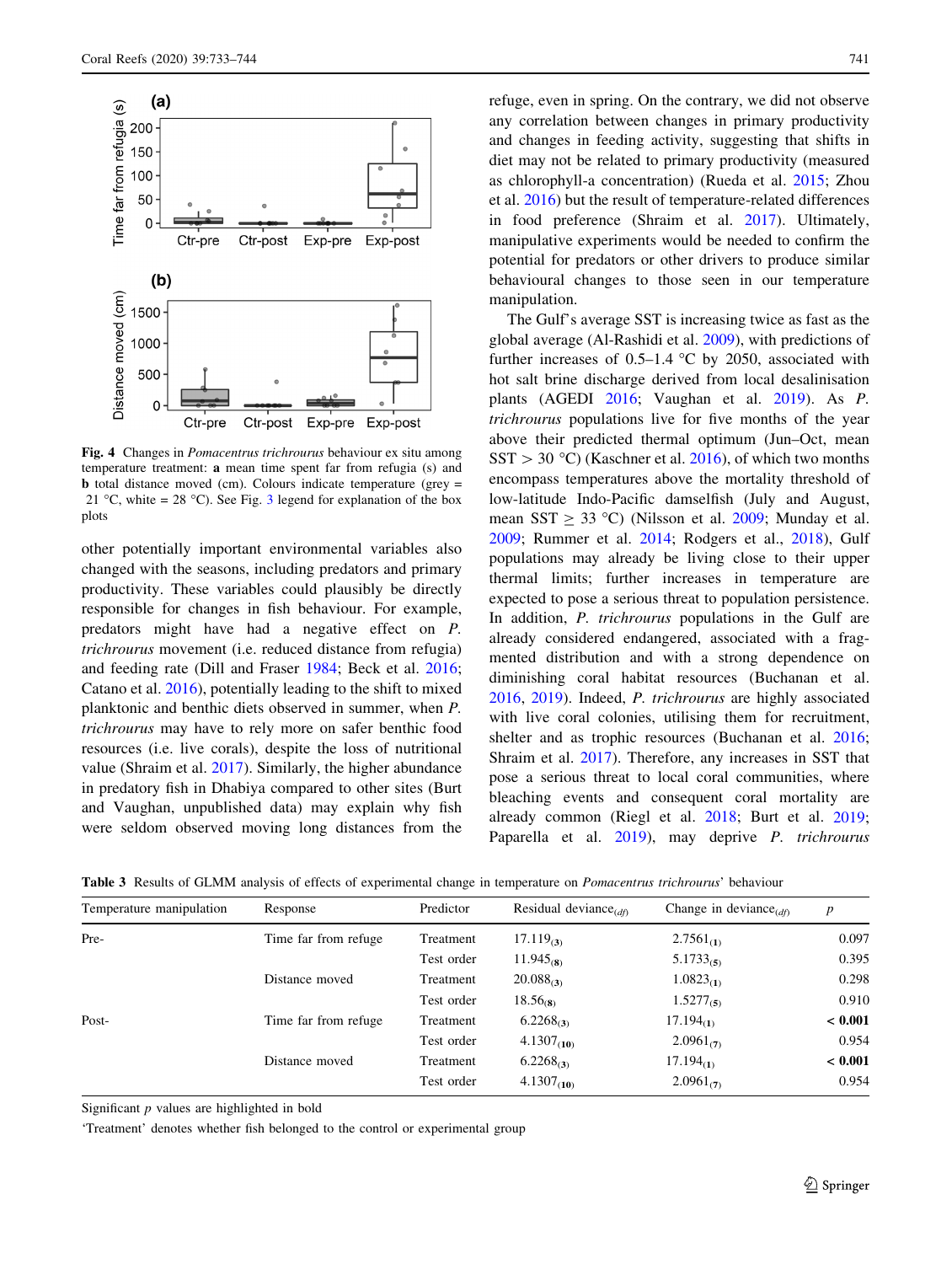<span id="page-9-0"></span>populations of suitable habitat and food resources in the long-term (Keith et al. [2018](#page-10-0); Pratchett et al. [2018](#page-11-0)).

The Gulf's marine community encompasses 241 species of coral-associated bony fish, which are considered a biogeographic subset of the Indian Ocean's fauna that recolonised the region between 6000 and 9000 yrs ago (Riegl and Purkis [2012](#page-11-0)). The coral reef fish community richness in the Gulf is thought to be lower than that in the Indian Ocean as a consequence of the Gulf's physical extremes, which fewer Indian Ocean species are able to tolerate (Coles [2003](#page-10-0); Feary et al. [2010](#page-10-0)). However, despite a range of work examining the reef fish fauna in the region (Burt et al. 2011b; Buchanan et al. 2019), there is still little understanding of how environmental tolerance is achieved in Gulf-dwelling species. For P. trichrourus, this study has shown that populations may be able to behaviourally mitigate the high variance in temperature and temperature extremes which are consistent with predictions for the tropical ocean by the end of the century (IPCC [2014](#page-10-0)). It appears that by reducing movement from shelter and feeding activities within extreme seasons (summer, winter) and showing metabolic compensatory activity behaviour (including feeding) during the environmentally benign spring season, populations of P. trichrourus are able to thrive in one of the most thermally extreme marine environments. Such adaptive behavioural plasticity is consistent with current theory regarding how animals deal with extremes and may be an important mechanism for how increases in temperature and temperature variability may be mitigated by fishes on Indo-Pacific reefs by the end of the century.

Acknowledgements All research was carried out under approval of the NYU—AD Institutional Animal Care and Use Committee (IACUC protocol No. 16-0005) and according to the University's animal ethics guidelines. Fish collection was carried with permission of the Environment Agency, Abu Dhabi (protocol No. EAD-TMBS-RP-0). Thanks to the University of Nottingham for support thought the whole study. The authors acknowledge the support of the NYU Abu Dhabi Marinre Biology Core Technology Platform in making this research possible.

### Compliance with ethical standards

Conflict of interest On behalf of all authors, the corresponding author states that there is no conflict of interest.

#### References

- Abram PK, Boivin G, Moiroux J, Brodeur J (2017) Behavioural effects of temperature on ectothermic animals: unifying thermal physiology and behavioural plasticity. Biol Rev 92:1859–1876
- Allen GR (1991) Damselfishes of the world. Mergus Publishers, Melle, Germany, p 271
- AGEDI (2016) Final technical report: Regional desalination and climate change (report: CCRG/IO). Abu Dhabi: Local, National,

and Regional Climate Change Programme, Abu Dhabi Global Environmental Data Initiative (AGEDI)

- Al-Rashidi TB, El-Gamily HI, Amos CL, Rakha KA (2009) Sea surface temperature trends in Kuwait Bay, Arabian Gulf. Nat Hazards 50:73–82
- Albouy C, Leprieur F, Le Loc'h F, Mouquet N, Meynard CN, Douzery EJP, Mouillot D (2015) Projected impacts of climate warming on the functional and phylogenetic components of coastal Mediterranean fish biodiversity. Ecography (Cop) 38:681–689
- Angilletta MJ (2009) Thermal Adaptation: A Theoretical and Empirical Synthesis. Oxford University Press, New York
- Armstrong JB, Bond MH (2013) Phenotype flexibility in wild fish: Dolly Varden regulate assimilative capacity to capitalize on annual pulsed subsidies. J Anim Ecol 82:966–975
- Beck HJ, Feary DA, Fowler AM, Madin EMP, Booth DJ (2016) Temperate predators and seasonal water temperatures impact feeding of a range expanding tropical fish. Mar Biol 163:1–14
- Bellard C, Bertelsmeier C, Leadley P, Thuiller W, Courchamp F (2012) Impacts of climate change on the future of biodiversity. Ecol Lett 15:365–377
- Buchanan JR, Krupp F, Burt JA, Feary DA, Ralph GM, Carpenter KE (2016) Living on the edge: Vulnerability of coral-dependent fishes in the Gulf. Mar Pollut Bull 105:480–488
- Buchanan JR, Ralph GM, Krupp F, Harwell H, Abdallah M, Abdulqader E, Al-Husaini M, Bishop JM, Burt JA, Choat JH, Collette BB, Feary DA, Hartmann SA, Iwatsuki Y, Kaymaram F, Larson HK, Matsuura K, Motomura H, Munroe T, Russell B, Smith-Vaniz W, Williams J, Carpenter KE (2019) Regional extinction risks for marine bony fishes occurring in the Persian/ Arabian Gulf. Biol Conserv 230:10–19
- Burt JA, Al-Harthi S, Al-Cibahy A (2011a) Long-term impacts of coral bleaching events on the world's warmest reefs. Mar Environ Res 72:225–229
- Burt JA, Feary DA, Bauman AG, Usseglio P, Cavalcante GH, Sale PF (2011b) Biogeographic patterns of reef fish community structure in the northeastern Arabian Peninsula. ICES J Mar Sci 68:1875–1883
- Burt JA, Paparella F, Al-Mansoori N, Al-Mansoori A, Al-Jailani H (2019) Causes and consequences of the 2017 coral bleaching event in the southern Persian/Arabian Gulf. Coral Reefs. [https://](https://doi.org/10.1007/s00338-00019-01767-y) [doi.org/10.1007/s00338-00019-01767-y](https://doi.org/10.1007/s00338-00019-01767-y)
- Cai W, Wang G, Dewitte B, Wu L, Santoso A, Takahashi K, Yang Y, Carréric A, McPhaden MJ (2018) Increased variability of eastern Pacific El Niño under greenhouse warming. Nature 564:201-206
- Candolin U (2018) Adaptedness of Behavior. In: Vonk J, Shackelford T (eds) Encyclopedia of Animal Cognition and Behavior. Springer, Cham, pp 1–11
- Catano LB, Rojas MC, Malossi RJ, Peters JR, Heithaus MR, Fourqurean JW, Burkepile DE (2016) Reefscapes of fear: Predation risk and reef hetero-geneity interact to shape herbivore foraging behaviour. J Anim Ecol 85:146–156
- Chase TJ, Nowicki JP, Coker DJ (2018) Diurnal foraging of a wild coral-reef fish Parapercis australis in relation to late-summer temperatures. J Fish Biol 93:153–158
- Cheal AJ, MacNeil MA, Emslie MJ, Sweatman H (2017) The threat to coral reefs from more intense cyclones under climate change. Glob Chang Biol 23:1511–1524
- Claar DC, Szostek L, McDevitt-Irwin JM, Schanze JJ, Baum JK (2018) Global patterns and impacts of El Niño events on coral reefs: A meta-analysis. PLoS One 13:1–22
- Coles SL, Fadlallah YH (1991) Reef coral survival and mortality at low temperatures in the Arabian Gulf: new species-specific lower temperature limits. Coral Reefs 9:231–237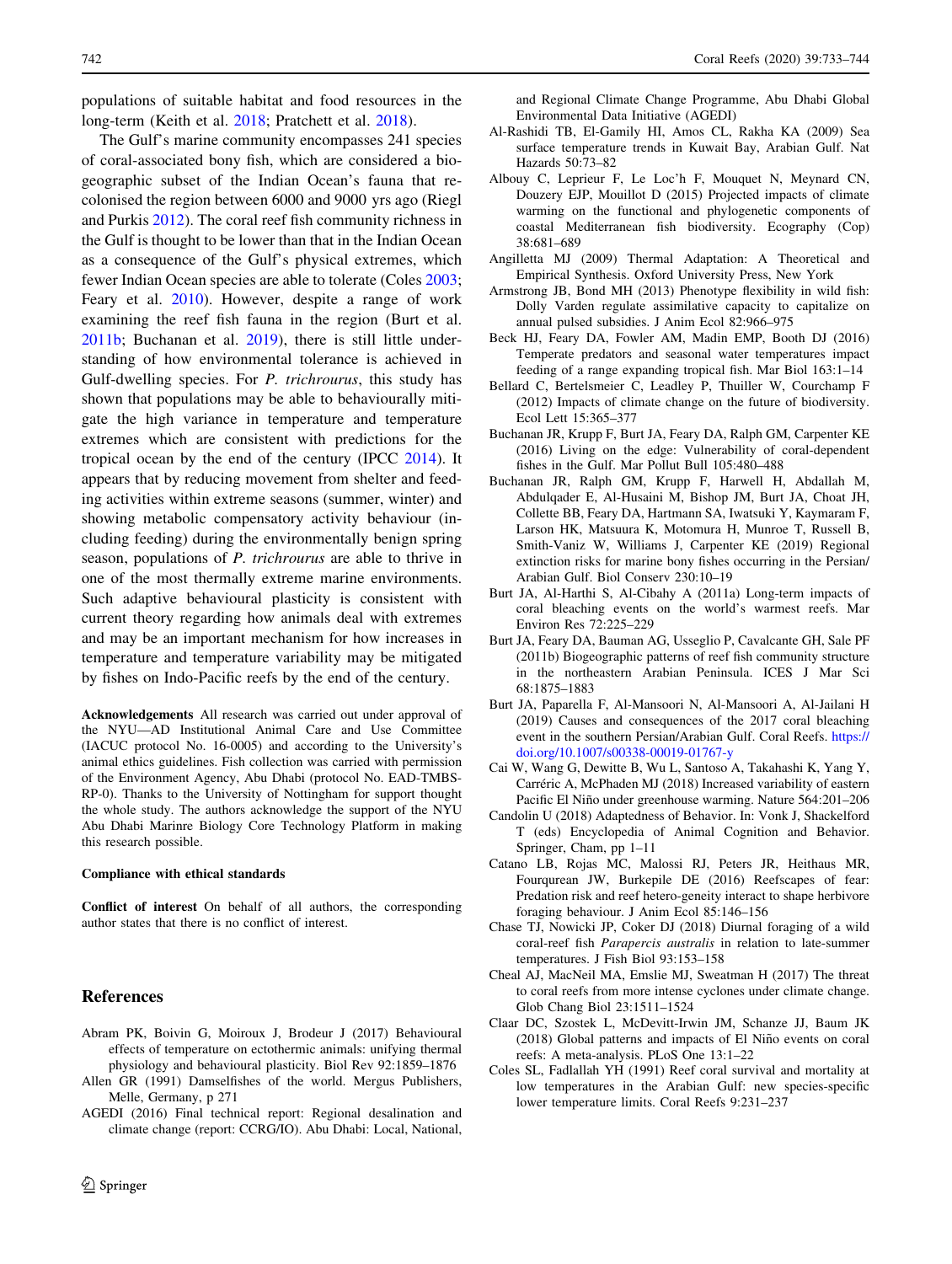- <span id="page-10-0"></span>Coles SL (2003) Coral species diversity and environmental factors in the Arabian Gulf and the Gulf of Oman: a comparison to the Indo-Pacific region. Atoll Res Bull 507:1–19
- Collins M, Knutti R, Arblaster J, Dufresne J-L, Fichefet T, Friedlingstein P, Gao X, Gutowski WJ, Johns T, Krinner G, Shongwe M, Tebaldi C, Weaver AJ, Wehner MF, Allen MR, Andrews T, Beyerle U, Bitz CM, Bony S, Booth BBB (2013) Long-term climate change: projections, commitments and irreversibility. In: Stocker TF, Qin D, Plattner G-K, Tignor MMB, Allen SK, Boschung J, Nauels A, Xia Y, Bex V, Midgley PM (eds) Climate Change 2013 - The physical science basis: contribution of working group I to the fifth assessment report of the intergovernmental panel on climate change. Intergovernmental panel on climate change, Cambridge University Press, New York, USA, pp 1029–1136
- Côté IM, Darling ES (2010) Rethinking ecosystem resilience in the face of climate change. PLoS Biol 8:e1000438
- Day PB, Stuart-Smith RD, Edgar GJ, Bates AE (2018) Species' thermal ranges predict changes in reef fish community structure during 8 yrs of extreme temperature variation. Divers Distrib 24:1036–1046
- Dill LM, Fraser AHG (1984) Risk of predation and the feeding behavior of juvenile coho salmon (Oncorhynchus kisutch). Behav Ecol and Sociobiol 16:65–71
- Doney SC, Ruckelshaus M, Emmett Duffy J, Barry JP, Chan F, English CA, Galindo HM, Grebmeier JM, Hollowed AB, Knowlton N, Polovina J, Rabalais NN, Sydeman WJ, Talley LD (2012) Climate Change Impacts on Marine Ecosystems. Ann Rev Mar Sci 4:11–37
- Eme J, Bennett WA (2008) Low temperature as a limiting factor for introduction and distribution of Indo-Pacific damselfishes in the eastern United States. J Therm Biol 33:62–66
- Feary DA, Burt JA, Bauman AG, Usseglio P, Sale PF, Cavalcante GH (2010) Fish communities on the world's warmest reefs: What can they tell us about the effects of climate change in the future? J Fish Biol 77:1931–1947
- Figueira WF, Biro P, Booth DJ, Valenzuela VC (2009) Performance of tropical fish recruiting to temperate habitats: Role of ambient temperature and implications of climate change. Mar Ecol Prog Ser 384:231–239
- Figueira WF, Booth DJ (2010) Increasing ocean temperatures allow tropical fishes to survive overwinter in temperate waters. Glob Chang Biol 16:506–516
- Folguera G, Bastías DA, Caers J, Rojas JM, Piulachs MD, Bellés X, Bozinovic F (2011) An experimental test of the role of environmental temperature variability on ectotherm molecular, physiological and life-history traits: Implications for global warming. Comp Biochem Physiol - A Mol Integr Physiol 159:242–246
- Fu S-J, Peng J, Killen SS (2018) Digestive and locomotor capacity show opposing responses to changing food availability in an ambush predatory fish. J Exp Biol 221:jeb173187
- Furey NB, Hinch SG, Mesa MG, Beauchamp DA (2016) Piscivorous fish exhibit temperature-influenced binge feeding during an annual prey pulse. J Anim Ecol 85:1307–1317
- Gillooly JF, Brown JH, West GB, Savage VM, Charnov EL (2001) Effects of size and temperature on metabolic rate. Science 293:2248–2251
- Gordon TAC, Harding HR, Clever FK, Davidson IK, Windsor FM, Armstrong JD, Bardonnet A, Bergman E, Britton JR, Côté IM, D'Agostino D, Greenberg LA, Harborne AR, Kahilainen KK, Metcalfe NB, Mills SC, Milner NJ, Mittermayer FH, Montorio L, Nedelec SL, Prokkola JM, Rutterford LA, Salvanes AG, Simpson SD, Vainikka A, Pinnegar JK, Santos EM (2018) Fishes in a changing world: learning from the past to promote sustainability of fish populations. J Fish Biol 92:804–827
- Grizzle RE, Ward KM, AlShihi RMS, Burt JA (2015) Current status of coral reefs in the United Arab Emirates: Distribution, extent, and community structure with implications for management. Mar Pollut Bull 105:515–523
- Hughes TP, Kerry JT, Baird AH, Connolly SR, Dietzel A, Eakin CM, Heron SF, Hoey AS, Hoogenboom MO, Liu G, McWilliam MJ, Pears RJ, Pratchett MS, Skirving WJ, Stella JS, Torda G (2018) Global warming transforms coral reef assemblages. Nature 556:492–496
- IPCC (2012) Managing the risks of extreme events and disasters to advance climate change adaptation. In: Field CB, Barros V, Stocker TF, Qin D, Dokken DJ, Ebi KL, Mastrandrea MD, Mach KJ, Plattner G-K, Allen SK, Tignor M, Midgley PM (eds) A Special Report of Working Groups I and II of the Intergovernmental Panel on Climate Change. Cambridge University Press, Cambridge, NY, USA
- IPCC (2014) Summary for Policy Makers. Clim Chang 2014 Impacts, Adapt Vulnerability - Contrib Work Gr II to Fifth Assess Rep 1–32
- Johansen JL, Messmer V, Coker DJ, Hoey AS, Pratchett MS (2014) Increasing ocean temperatures reduce activity patterns of a large commercially important coral reef fish. Glob Chang Biol 20:1067–1074
- Kaschner K, Kesner-Reyes K, Garilao C, Rius-Barile J, Rees T, Froese R (2016). AquaMaps: predicted range maps for aquatic species. World wide web electronic publication, [www.aqua](http://www.aquamaps.org) [maps.org](http://www.aquamaps.org), Version 08/2016
- Keith SA, Baird AH, Hobbs J-PA, Woolsey ES, Hoey AS, Fadli N, Sanders NJ (2018) Synchronous behavioural shifts in reef fishes linked to mass coral bleaching. Nat Clim Chang 8:986–991
- Laffoley D, Baxter JM (2016) Explaining ocean warming: causes, scale, effects and consequences. IUCN, Gland, Switzerland
- Layton C, Fulton CJ (2014) Status-dependent foraging behaviour in coral reef wrasses. Coral Reefs 33:345–349
- Lejeusne C, Chevaldonné P, Pergent-Martini C, Boudouresque CF, Pérez  $T(2010)$  Climate change effects on a miniature ocean: the highly diverse, highly impacted Mediterranean Sea. Trends Ecol Evol 25:250–260
- Magalhaes IS, Croft GE, Joyce DA (2013) Altering an extended phenotype reduces intraspecific male aggression and can maintain diversity in cichlid fish. PeerJ 1:e209
- Magalhaes IS, D'Agostino D, Hohenlohe PA, MacColl ADC (2016) The ecology of an adaptive radiation of three-spined stickleback from North Uist, Scotland. Mol Ecol 25:4319–4336
- McLean S, Persson A, Norin T, Killen SS (2018) Metabolic costs of feeding predictively alter the spatial distribution of individuals in fish schools. Curr Biol 28:1144–1149
- Munday PL, Crawley NE, Nilsson GE (2009) Interacting effects of elevated temperature and ocean acidification on the aerobic performance of coral reef fishes. Mar Ecol Prog Ser 388:235–242
- Munday PL, McCormick MI, Nilsson GE (2012) Impact of global warming and rising CO2 levels on coral reef fishes: what hope for the future? J Exp Biol 215:3865–3873
- Nagelkerken I, Munday PL (2016) Animal behaviour shapes the ecological effects of ocean acidification and warming: Moving from individual to community-level responses. Glob Chang Biol 22:974–989
- Nakamura Y, Feary DA, Kanda M, Yamaoka K (2013) Tropical fishes dominate temperate reef fish communities within western Japan. PLoS One 8:1–8
- NASA Goddard space flight center, ocean ecology laboratory, ocean biology processing group (2014) Moderate-resolution imaging spectroradiometer (MODIS) Aqua {Chlorophyll Concentration} Data; NASA OB.DAAC, Greenbelt, MD, USA. Accessed 29 Sept 2017